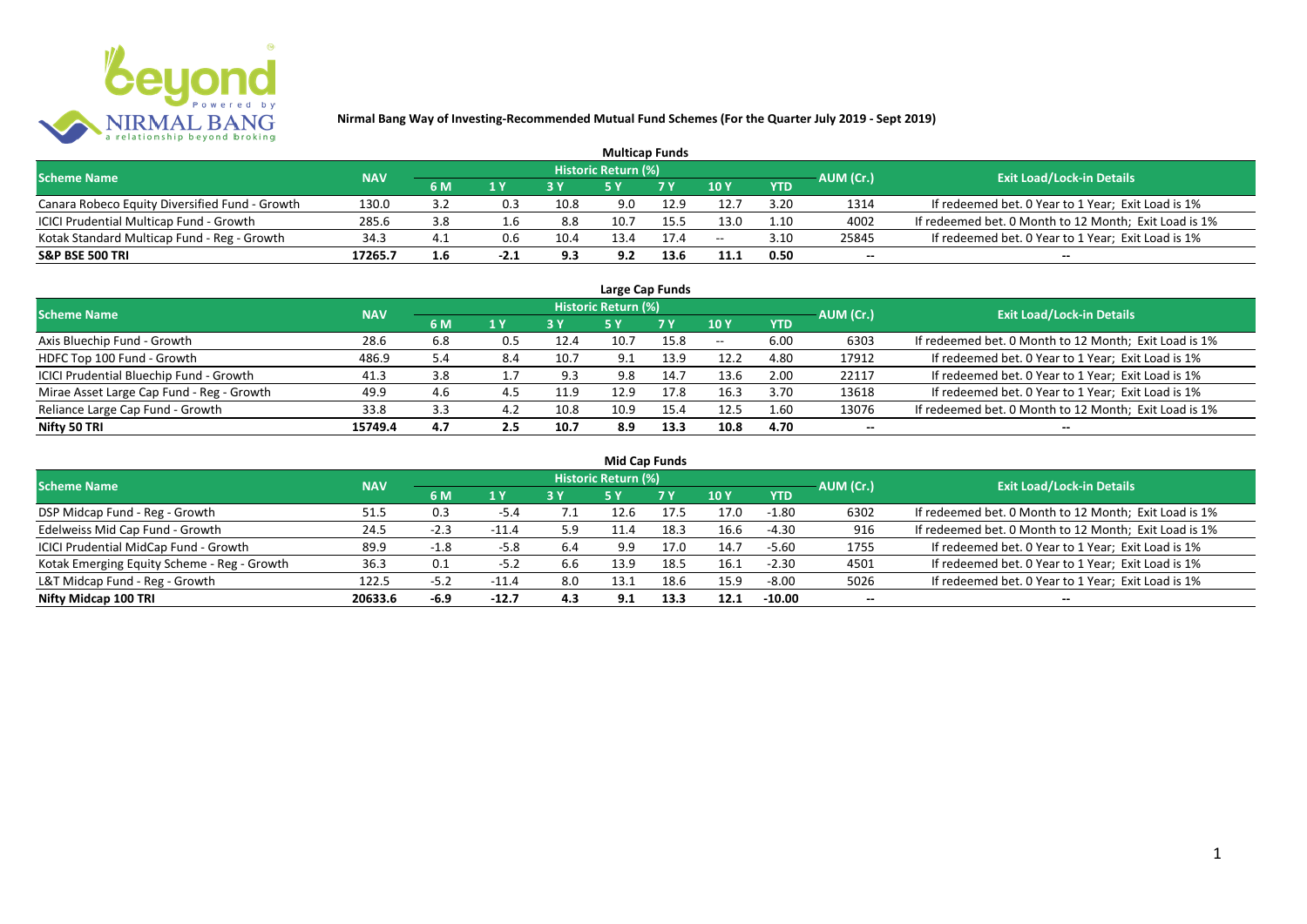

| Large & Midcap                                   |            |           |                |      |                            |      |      |            |           |                                                    |  |  |  |
|--------------------------------------------------|------------|-----------|----------------|------|----------------------------|------|------|------------|-----------|----------------------------------------------------|--|--|--|
| <b>Scheme Name</b>                               | <b>NAV</b> |           |                |      | <b>Historic Return (%)</b> |      |      |            | AUM (Cr.) | <b>Exit Load/Lock-in Details</b>                   |  |  |  |
|                                                  |            | <b>6M</b> | 1 <sub>N</sub> |      |                            | 7 V  | 10Y  | <b>YTD</b> |           |                                                    |  |  |  |
| Canara Robeco Emerging Equities - Growth         | 88.2       | 0.4       | $-6.2$         | 10.1 | 14.6                       | 20.8 | 19.7 | $-0.90$    | 4929      | If redeemed bet. 0 Year to 1 Year; Exit Load is 1% |  |  |  |
| Invesco India Growth Opportunities Fund - Growth | 32.4       | 0.2       | -4             | 9.8  | 10.9                       | 15.2 | 13.0 | $-1.30$    | 1539      | If redeemed bet. 0 Year to 1 Year; Exit Load is 1% |  |  |  |
| NIFTY Large Midcap 250 TRI                       | 6811.4     | $-0.9$    | -5.0           | 9.0  | 10.4                       | 15.1 | 12.3 | $-2.60$    | $- -$     | $- -$                                              |  |  |  |

|                                  |            |     |        |                  |                     | <b>Focused Funds</b> |       |            |           |                                                       |
|----------------------------------|------------|-----|--------|------------------|---------------------|----------------------|-------|------------|-----------|-------------------------------------------------------|
| <b>Scheme Name</b>               | <b>NAV</b> |     |        |                  | Historic Return (%) |                      |       |            | AUM (Cr.) | <b>Exit Load/Lock-in Details</b>                      |
|                                  |            | 6 M | 1 V    |                  | cν                  | 7 V                  | 10 Y  | <b>YTD</b> |           |                                                       |
| Axis Focused 25 Fund - Growth    | 27.1       |     | $-1.1$ | 12.5             | 12.7                | 15.5                 | $- -$ | 1.10       | 8044      | If redeemed bet. 0 Month to 12 Month; Exit Load is 1% |
| SBI Focused Equity Fund - Growth | 139.7      | 8.0 |        | 11.0             | 12.7                | 16.5                 | 18.4  | 5.60       | 4864      | If redeemed bet. 0 Year to 1 Year; Exit Load is 1%    |
| <b>S&amp;P BSE 500</b>           | 14502.3    | 0.8 | $-3.3$ | <b>70</b><br>, J | 7.8                 | 12.0                 | 9.5   | $-0.30$    | $- -$     | $- -$                                                 |

|                                                |            |      |         |                     | <b>Small Cap Funds</b> |        |       |            |           |                                                    |
|------------------------------------------------|------------|------|---------|---------------------|------------------------|--------|-------|------------|-----------|----------------------------------------------------|
| <b>Scheme Name</b>                             | <b>NAV</b> |      |         | Historic Return (%) |                        |        |       |            | AUM (Cr.) | <b>Exit Load/Lock-in Details</b>                   |
|                                                |            | 6 M  |         |                     |                        |        | 10Y   | <b>YTD</b> |           |                                                    |
| Franklin India Smaller Companies Fund - Growth | 49.1       | -5.0 | $-13.6$ | 2.6                 | 10.9                   | 20.0   | 17.1  | $-6.40$    | 7369      | If redeemed bet. 0 Year to 1 Year; Exit Load is 1% |
| HDFC Small Cap Fund - Growth                   | 39.3       | -6.⊥ | $-10.1$ | 10.3                | 13.0                   | 16.7   | 14.2  | $-7.70$    | 8427      | If redeemed bet. 0 Year to 1 Year; Exit Load is 1% |
| L&T Emerging Businesses Fund - Reg - Growth    | 22.2       |      | $-14.2$ |                     | 13.1                   | $\sim$ | $- -$ | $-10.60$   | 6079      | If redeemed bet. 0 Year to 1 Year; Exit Load is 1% |
| Nifty Smallcap 100 TRI                         | 6963.0     | -8.4 | $-20.4$ | -0.9                | 2.9                    | 9.3    |       | $-11.10$   | $- -$     | --                                                 |

# **ELSS Schemes (Tax Saving u/s 80-C)**

| <b>Scheme Name</b>                            | <b>NAV</b> |        |        | <b>Historic Return (%)</b> |       |      |         |            | AUM (Cr.)                | <b>Exit Load/Lock-in Details</b> |
|-----------------------------------------------|------------|--------|--------|----------------------------|-------|------|---------|------------|--------------------------|----------------------------------|
|                                               |            | 6 M    | 1 Y    |                            | 5 Y   | 7Y   | 10Y     | <b>YTD</b> |                          |                                  |
| Aditya Birla Sun Life Tax Relief 96 - Growth  | 29.1       | $-4.2$ | -8.6   | 7.6                        | 11.5  | 16.7 | 12.7    | $-5.80$    | 8850                     | Nil                              |
| Axis Long Term Equity Fund - Growth           | 43.6       | 6.0    | $-3.4$ | 10.0                       | 12.7  | 19.3 | $-  \,$ | 1.70       | 19718                    |                                  |
| IDFC Tax Advantage (ELSS) Fund - Reg - Growth | 52.8       | 0.9    | -5.7   | 9.0                        | 10.7  | 16.0 | 14.1    | $-2.20$    | 2060                     |                                  |
| Invesco India Tax Plan - Growth               | 48.4       | 0.3    | $-5.9$ | 8.5                        | 11.1  | 16.2 | 14.6    | $-1.10$    | 878                      |                                  |
| Mirae Asset Tax Saver Fund - Reg - Growth     | 17.3       | 5.0    |        | 15.0                       | $- -$ | --   | $- -$   | 3.80       | 2202                     |                                  |
| <b>S&amp;P BSE 200 TRI</b>                    | 5587.2     | 2.3    | $-0.5$ | 9.8                        | 9.4   | 13.8 | 11.1    | 1.50       | $\overline{\phantom{a}}$ | $\overline{\phantom{a}}$         |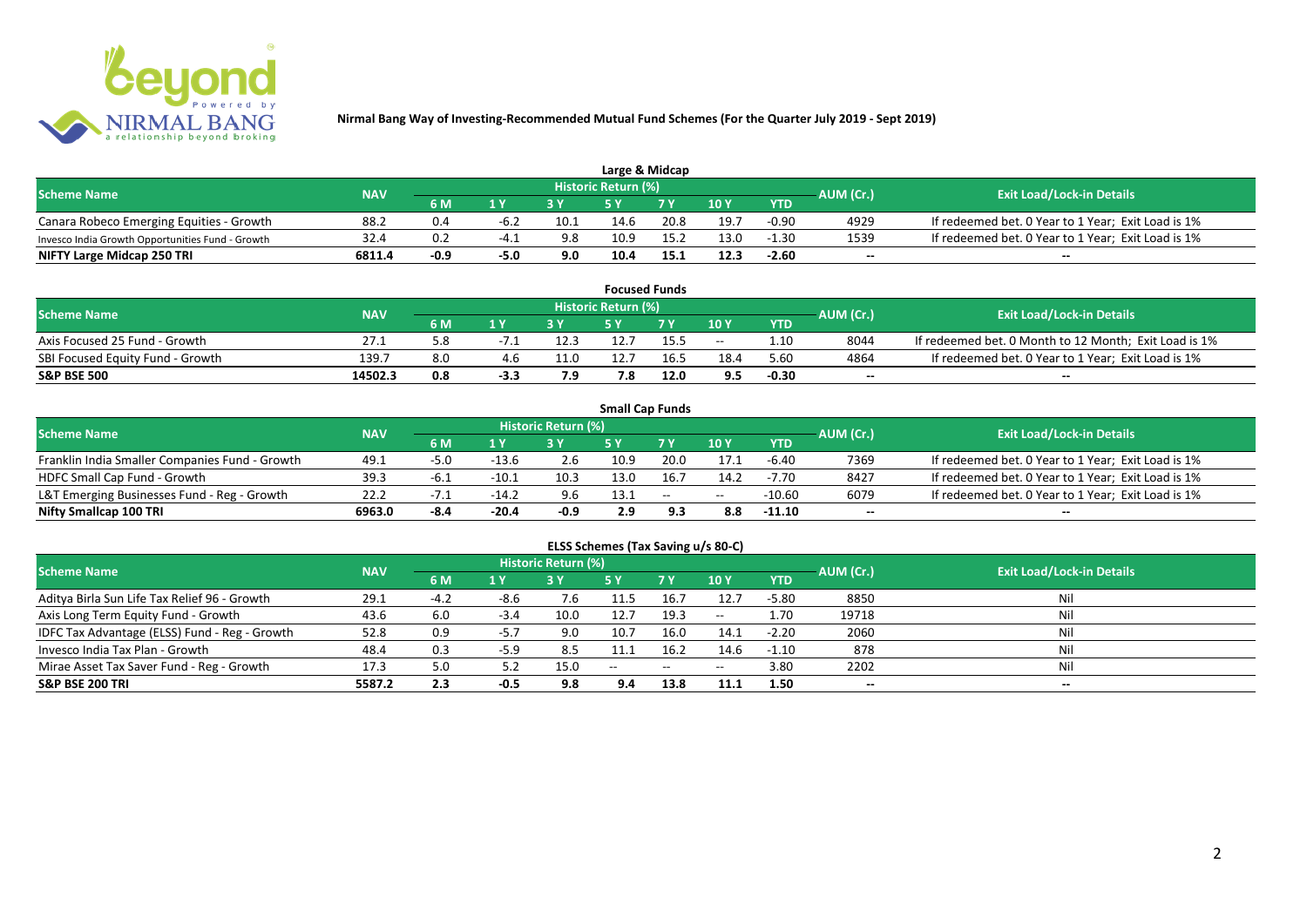

| <b>Contra/Value Fund</b>                  |            |           |        |                     |      |      |               |            |           |                                                    |  |  |  |
|-------------------------------------------|------------|-----------|--------|---------------------|------|------|---------------|------------|-----------|----------------------------------------------------|--|--|--|
| <b>Scheme Name</b>                        | <b>NAV</b> |           |        | Historic Return (%) |      |      |               |            | AUM (Cr.) | <b>Exit Load/Lock-in Details</b>                   |  |  |  |
|                                           |            | <b>6M</b> | 1 Y    |                     |      |      | $\sqrt{10}$ Y | <b>YTD</b> |           |                                                    |  |  |  |
| Kotak India EQ Contra Fund - Reg - Growth | 50.6       |           |        | 11.C                | 10.1 | 14.0 | 12.0          | 1.10       | 865       | If redeemed bet. 0 Year to 1 Year; Exit Load is 1% |  |  |  |
| Invesco India Contra Fund - Growth        | 45.3       | $-0.3$    | -4.6   | 10.8                |      |      | 14.2          | $-2.20$    | 4027      | If redeemed bet. 0 Year to 1 Year; Exit Load is 1% |  |  |  |
| UTI Value Opportunities Fund - Growth     | 58.5       | 1.6       |        | -6.1                | 6.2  |      | 11.1          | 0.10       | 4493      | If redeemed bet. 0 Year to 1 Year; Exit Load is 1% |  |  |  |
| <b>S&amp;P BSE 500 TRI</b>                | 17265.7    | 1.6       | $-2.1$ | 9.3                 | 9.2  |      | 11.1          | 0.50       | --        | $- -$                                              |  |  |  |

| Sector/Thematic                                                           |            |        |        |                            |           |           |         |            |           |                                                    |  |  |  |
|---------------------------------------------------------------------------|------------|--------|--------|----------------------------|-----------|-----------|---------|------------|-----------|----------------------------------------------------|--|--|--|
| <b>Scheme Name</b>                                                        | <b>NAV</b> |        |        | <b>Historic Return (%)</b> |           |           |         |            | AUM (Cr.) | <b>Exit Load/Lock-in Details</b>                   |  |  |  |
|                                                                           |            | 6 M    | 1 Y    | 3Y                         | <b>5Y</b> | <b>7Y</b> | 10Y     | <b>YTD</b> |           |                                                    |  |  |  |
| Canara Robeco Consumer Trends Fund - Reg - Growth                         | 37.3       | 0.0    | $-3.1$ | 10.5                       | 12.9      | 15.8      | $- -$ . | $-0.80$    | 337       | If redeemed bet. 0 Year to 1 Year; Exit Load is 1% |  |  |  |
| Mirae Asset Great Consumer Fund - Growth                                  | 32.4       | $-3.7$ | $-3.7$ | 11.4                       | 12.5      | 16.5      | $- -$   | $-5.40$    | 802       | If redeemed bet. 0 Year to 1 Year; Exit Load is 1% |  |  |  |
| <b>ICICI Prudential Technology Fund - Growth</b>                          | 58.5       | $-1.1$ | 2.5    | 13.8                       | 10.9      | 18.8      | 18.9    | 3.30       | 445       | If redeemed bet. 0 Day to 15 Day; Exit Load is 1%  |  |  |  |
| Reliance Pharma Fund - Growth                                             | 139.0      | $-8.6$ | $-2.2$ | $-0.7$                     | 7.0       | 12.7      | 17.6    | $-7.00$    | 2420      | If redeemed bet. 0 Year to 1 Year; Exit Load is 1% |  |  |  |
| ICICI Prudential Banking and Financial Services Fund -<br>Retail - Growth | 63.7       | 5.6    | 6.2    | 13.8                       | 15.7      | 20.0      | 18.0    | 4.70       | 3354      | If redeemed bet. 0 Day to 15 Day; Exit Load is 1%  |  |  |  |
| Reliance Banking Fund - Growth                                            | 272.1      | 3.7    | 1.5    | 12.7                       | 12.5      | 15.9      | 16.0    | 2.70       | 3203      | If redeemed bet. 0 Year to 1 Year; Exit Load is 1% |  |  |  |
| <b>S&amp;P BSE 500 TRI</b>                                                | 17265.7    | 1.6    | $-2.1$ | 9.3                        | 9.2       | 13.6      | 11.1    | 0.50       |           | --                                                 |  |  |  |

|                                                  |            |     |        |                            | <b>Dynamic Asset Allocation Funds</b> |               |       |            |                          |                                                         |
|--------------------------------------------------|------------|-----|--------|----------------------------|---------------------------------------|---------------|-------|------------|--------------------------|---------------------------------------------------------|
| <b>Scheme Name</b>                               | <b>NAV</b> |     |        | <b>Historic Return (%)</b> |                                       |               |       |            | AUM (Cr.)                | <b>Exit Load/Lock-in Details</b>                        |
|                                                  | 6 M        |     | 1 Y    | 73 Y.                      | 5 Y                                   | .7 Y          | 10Y   | <b>YTD</b> |                          |                                                         |
| ICICI Prudential Balanced Advantage Fund - Reg - | 35.5       | 4.0 | 5.2    | 7.8                        | 9.3                                   | 13.3          | 12.4  | 3.10       | 28709                    | If redeemed bet. 0 Year to 1 Year; Exit Load is 1%      |
| Growth                                           |            |     |        |                            |                                       |               |       |            |                          |                                                         |
| Invesco India Dynamic Equity Fund - Growth       | 28.7       | 3.6 | $-2.0$ | 7.9                        | 8.9                                   | 13.5          | 11.8  | 3.90       | 966                      | If redeemed bet. 0 Month to 3 Month; Exit Load is 0.25% |
| Reliance Balanced Advantage Fund - Growth        | 90.3       | 3.7 | 4.9    | 8.9                        | 9.0                                   | 13.7          | 11.9  | 3.70       | 2040                     | If redeemed bet. 0 Month to 12 Month; Exit Load is 1%   |
| SBI Dynamic Asset Allocation Fund - Reg - Growth | 13.2       | 0.5 | 0.3    | 6.9                        | $\sim$ $\sim$                         | $\sim$ $\sim$ | $- -$ | 1.10       | 687                      | If redeemed bet. 0 Month to 12 Month; Exit Load is 1%   |
| NIFTY 50 Hybrid Composite Debt 65:35 Index       | 9921.2     | 5.9 | 6.2    | 10.2                       | 9.2                                   | 11.8          | 10.1  | 5.80       | $\overline{\phantom{a}}$ | $- -$                                                   |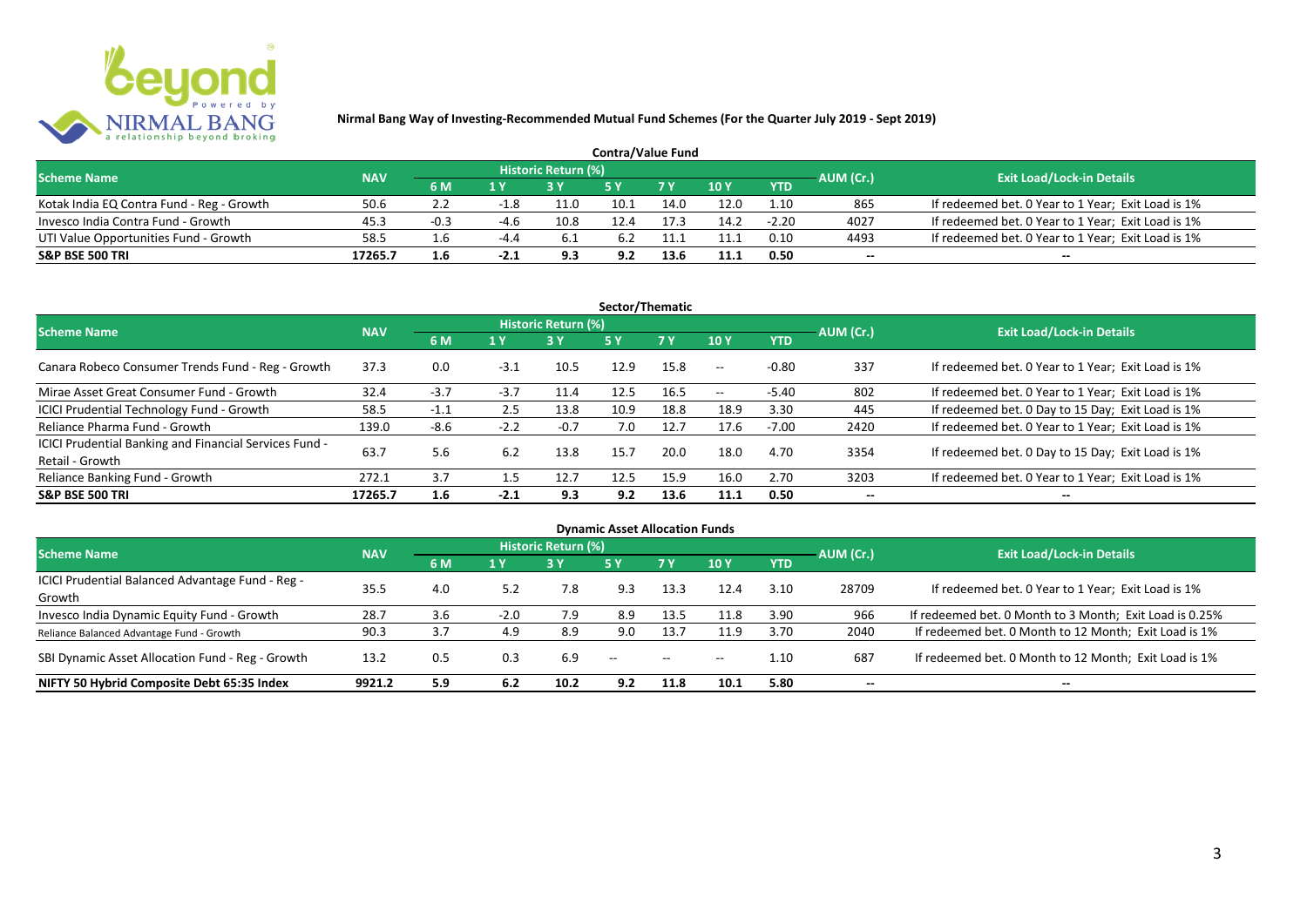

| <b>Hybrid Aggressive</b>                        |            |     |     |                            |                          |                          |                          |            |                          |                                                       |  |  |  |
|-------------------------------------------------|------------|-----|-----|----------------------------|--------------------------|--------------------------|--------------------------|------------|--------------------------|-------------------------------------------------------|--|--|--|
| <b>Scheme Name</b>                              | <b>NAV</b> |     |     | <b>Historic Return (%)</b> |                          |                          |                          |            | AUM (Cr.)                | <b>Exit Load/Lock-in Details</b>                      |  |  |  |
|                                                 |            | 6 M | 1 Y |                            | 5 Y                      | 7 Y                      | 10Y                      | <b>YTD</b> |                          |                                                       |  |  |  |
| HDFC Hybrid Equity Fund - Growth                | 53.1       | 3.9 | 3.2 | 6.2                        | 6.0                      | 11.0                     | 10.2                     | 3.30       | 22221                    | If redeemed bet. 0 Year to 1 Year; Exit Load is 1%    |  |  |  |
| ICICI Prudential Equity & Debt Fund - Growth    | 132.9      | 5.6 | 6.2 | 9.6                        | 11.0                     | 15.6                     | 14.2                     | 3.80       | 25617                    | If redeemed bet. 0 Year to 1 Year; Exit Load is 1%    |  |  |  |
| Mirae Asset Hybrid - Equity Fund - Reg - Growth | 14.7       | 5.5 | 6.2 | 10.4                       | $\overline{\phantom{a}}$ | $\overline{\phantom{a}}$ | $\overline{\phantom{a}}$ | 4.60       | 2196                     | If redeemed bet. 0 Year to 1 Year; Exit Load is 1%    |  |  |  |
| SBI Equity Hybrid Fund - Growth                 | 134.7      | 6.2 | 5.9 | 9.3                        | 11.1                     | 15.8                     | 12.4                     | 5.00       | 29832                    | If redeemed bet. 0 Month to 12 Month; Exit Load is 1% |  |  |  |
| Canara Robeco Equity Hybrid Fund - Growth       | 155.       | 3.6 | 2.3 | د.9                        | 10.5                     | 13.5                     | 13.0                     | 3.40       | 2316                     | If redeemed bet. 0 Year to 1 Year; Exit Load is 1%    |  |  |  |
| NIFTY 50 Hybrid Composite Debt 65:35 Index      | 9921.2     | 5.9 | 6.2 | 10.2                       | 9.2                      | 11.8                     | 10.1                     | 5.80       | $\overline{\phantom{a}}$ | $- -$                                                 |  |  |  |

| <b>Arbitrage Fund</b>                      |            |     |     |                            |     |    |     |            |           |                                                         |  |  |  |
|--------------------------------------------|------------|-----|-----|----------------------------|-----|----|-----|------------|-----------|---------------------------------------------------------|--|--|--|
| <b>Scheme Name</b>                         | <b>NAV</b> |     |     | <b>Historic Return (%)</b> |     |    |     |            | AUM (Cr.) | <b>Exit Load/Lock-in Details</b>                        |  |  |  |
|                                            |            | 1 M | 3 M | 6 M                        |     | つり |     | <b>YTD</b> |           |                                                         |  |  |  |
| IDFC Arbitrage Fund - Reg - Growth         | 23.8       |     |     |                            | 6.7 |    |     | 7.00       | 5498      | If redeemed bet. 0 Month to 1 Month; Exit Load is 0.25% |  |  |  |
| Kotak Equity Arbitrage Fund - Reg - Growth | 27.0       |     |     | 6.8                        | 6.6 |    |     | 6.70       | 13769     | If redeemed bet. 0 Day to 30 Day; Exit Load is 0.25%    |  |  |  |
| Reliance Arbitrage Fund - Growth           | 19.4       |     |     |                            | 6.8 |    | b.4 | 7.00       | 8759      | If redeemed bet. 0 Month to 1 Month; Exit Load is 0.25% |  |  |  |

|                                          |            |       |       |                     |       | <b>Equity Saver</b>      |       |            |           |                                                       |
|------------------------------------------|------------|-------|-------|---------------------|-------|--------------------------|-------|------------|-----------|-------------------------------------------------------|
| <b>Scheme Name</b>                       | <b>NAV</b> |       |       | Historic Return (%) |       |                          |       |            |           | <b>Exit Load/Lock-in Details</b>                      |
|                                          |            | 6 M   | 1 V   |                     |       | 7 <sub>V</sub>           | 10Y   | <b>YTD</b> | AUM (Cr.) |                                                       |
| Axis Equity Saver Fund - Reg - Growth    | 12.8       | 2.9   | 1.6   | 6.7                 | $- -$ | $\overline{\phantom{a}}$ | $- -$ | 2.80       | 766       | If redeemed bet. 0 Month to 12 Month; Exit Load is 1% |
| <b>HDFC Equity Savings Fund - Growth</b> | 36.7       | 3.4   | 4.8   | 8.3                 | 8.0   |                          | 9.3   | 3.30       | 5422      | If redeemed bet. 0 Year to 1 Year; Exit Load is 1%    |
| Kotak Equity Savings Fund - Reg - Growth | 14.2       | 2.7   |       |                     | $-$   | $\sim$                   | $- -$ | 2.40       | 2122      | If redeemed bet. 0 Year to 1 Year; Exit Load is 1%    |
| CRISIL Hybrid 50+50 - Moderate Index*    | $- -$      | $- -$ | $- -$ |                     | --    | $- -$                    |       | $- -$      | $- -$     | $- -$                                                 |

|                                           |            |     |     |                            |     | <b>Liquid Funds</b> |            |                 |           |                                  |
|-------------------------------------------|------------|-----|-----|----------------------------|-----|---------------------|------------|-----------------|-----------|----------------------------------|
| <b>Scheme Name</b>                        | <b>NAV</b> |     |     | <b>Historic Return (%)</b> |     |                     | <b>YTM</b> | Avg             | AUM (Cr.) | <b>Exit Load/Lock-in Details</b> |
|                                           |            | 1W  | 2 W | 1 M                        | 3 M | 1Y                  |            | <b>Maturity</b> |           |                                  |
| Axis Liquid Fund - Growth                 | 2110.8     | 6.2 | 6.7 | 6.8                        | 7.0 |                     | 6.5        | 0.11            | 27255     | Nil                              |
| IDFC Cash Fund - Reg - Growth             | 2305.4     | 5.9 | 6.2 | 6.4                        | 6.7 | 7.2                 | 6.3        | 0.08            | 10199     | Nil                              |
| Kotak Liquid Scheme - Reg - Growth        | 3854.2     | 5.9 | 6.2 | 6.6                        | 6.8 | 7.3                 | 6.5        | 0.10            | 29065     | Nil                              |
| Mirae Asset Cash Management Fund - Growth | 1993.0     | 5.9 | 6.6 | 6.7                        | 6.9 | 7.4                 | 6.4        | 0.11            | 3033      | Nil                              |
| <b>CRISIL Liquid Fund Index</b>           | $- -$      | 6.0 | 6.9 | 7.0                        | 7.2 | $-$                 | $- -$      |                 | $- -$     | $- -$                            |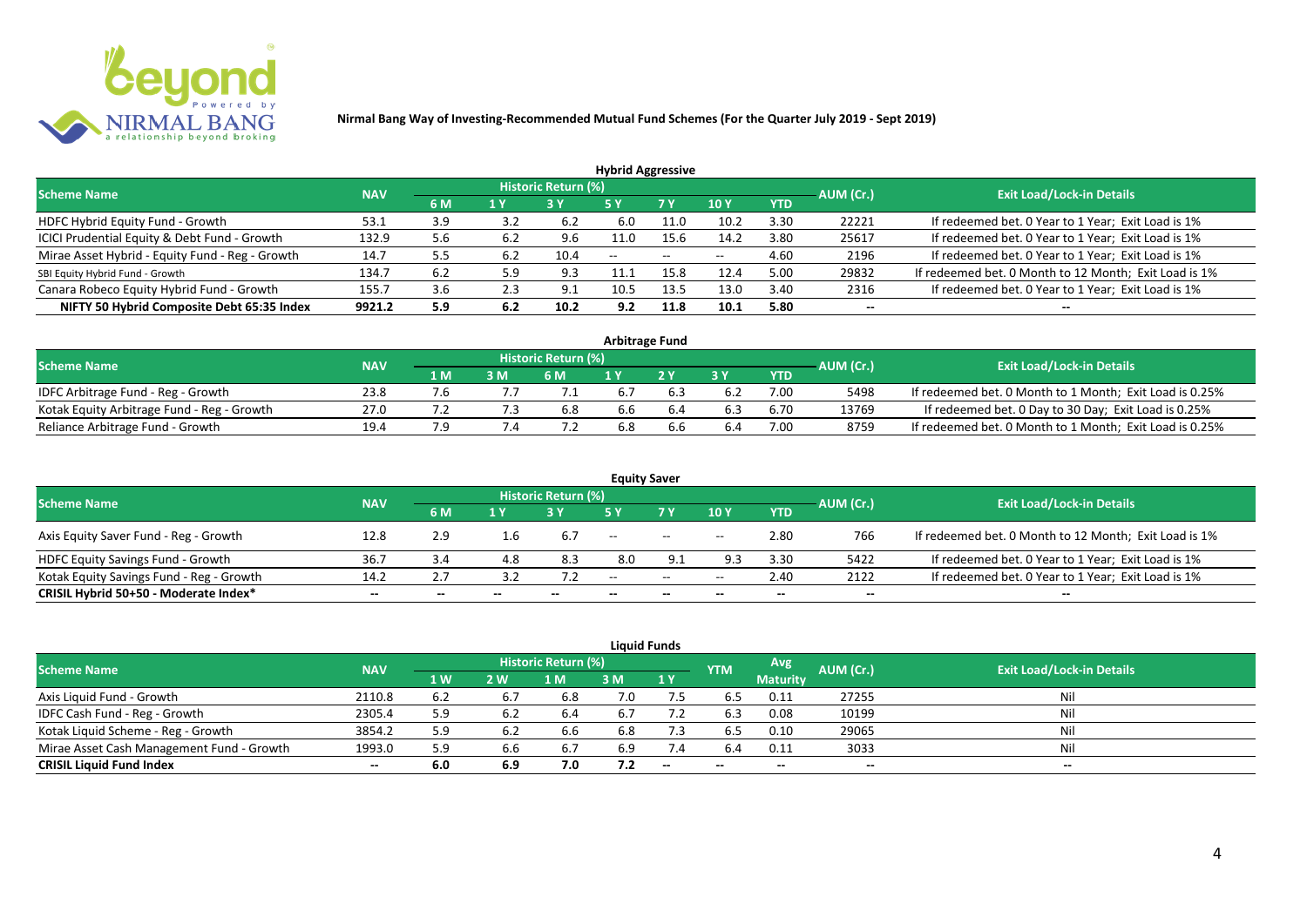

| <b>Ultra Short Fund</b>                       |            |     |     |                            |       |       |            |                 |           |                                  |  |  |  |  |
|-----------------------------------------------|------------|-----|-----|----------------------------|-------|-------|------------|-----------------|-----------|----------------------------------|--|--|--|--|
| <b>Scheme Name</b>                            | <b>NAV</b> |     |     | <b>Historic Return (%)</b> |       |       | <b>YTM</b> | Avg             | AUM (Cr.) | <b>Exit Load/Lock-in Details</b> |  |  |  |  |
|                                               |            | 1 M | 3 M | 6 M                        |       | 3 Y   |            | <b>Maturity</b> |           |                                  |  |  |  |  |
| HDFC Ultra Short Term Fund - Reg - Growth     | 10.7       | 9.1 | 8.3 | 8.3                        | $- -$ | $- -$ |            | 0.50            | 6847      | Nil                              |  |  |  |  |
| IDFC Ultra Short Term Fund - Reg - Growth     | 10.9       | 8.9 | 8.6 | 8.4                        | 8.5   | $- -$ | 7.2        | 0.46            | 2858      | Nil                              |  |  |  |  |
| SBI Magnum Ultra Short Duration Fund - Growth | 4249.3     | 9.2 | 8.3 | 8.2                        | 8.4   |       |            | 0.50            | 7858      | Nil                              |  |  |  |  |
| <b>NIFTY Ultra Short Duration Debt Index</b>  | 3879.9     | 8.4 | 8.3 | 8.2                        | 8.4   | 7.6   | $- -$      | $- -$           | $- -$     | $- -$                            |  |  |  |  |

| <b>Money Market Fund</b>                                   |            |     |     |                     |                          |        |            |                 |           |                                  |  |  |  |  |
|------------------------------------------------------------|------------|-----|-----|---------------------|--------------------------|--------|------------|-----------------|-----------|----------------------------------|--|--|--|--|
| <b>Scheme Name</b>                                         | <b>NAV</b> |     |     | Historic Return (%) |                          |        | <b>YTM</b> | Avg             | AUM (Cr.) | <b>Exit Load/Lock-in Details</b> |  |  |  |  |
|                                                            |            | 1 M | 3M  | <b>6 M</b>          | 1Y                       | 7 3 Y. |            | <b>Maturity</b> |           |                                  |  |  |  |  |
| Aditya Birla Sun Life Money Manager Fund - Reg -<br>Growth | 256.9      | 9.7 | 9.0 | 8.6                 | 8.6                      | 7.6    |            | 0.56            | 11329     | Nil                              |  |  |  |  |
| ICICI Prudential Money Market Fund - Reg - Growth          | 265.4      | 9.2 | 8.6 | 8.3                 | 8.3                      | 7.4    | 7.1        | 0.40            | 8776      | Nil                              |  |  |  |  |
| Reliance Money Market Fund - Growth                        | 2897.5     | 9.4 | 8.9 | 8.6                 | 8.6                      | 7.5    | 7.2        | 0.45            | 3277      | Nil                              |  |  |  |  |
| UTI Money Market Fund - Reg - Growth                       | 2153.9     | 9.5 | 8.8 | 8.6                 | 8.5                      | 7.5    | 7.3        | 0.69            | 5786      | Nil                              |  |  |  |  |
| <b>CRISIL Liquid Fund Index</b>                            | $- -$      | 7.0 | 7.2 | $- -$               | $\overline{\phantom{a}}$ | --     | $- -$      | $- -$           | $- -$     | $\overline{\phantom{a}}$         |  |  |  |  |

| <b>Short Term Fund</b>                          |            |      |      |                            |     |    |            |                 |           |                                  |  |  |  |  |
|-------------------------------------------------|------------|------|------|----------------------------|-----|----|------------|-----------------|-----------|----------------------------------|--|--|--|--|
| <b>Scheme Name</b>                              | <b>NAV</b> |      |      | <b>Historic Return (%)</b> |     |    | <b>YTM</b> | Avg             | AUM (Cr.) | <b>Exit Load/Lock-in Details</b> |  |  |  |  |
|                                                 |            | 1 M  | 3M   | 6 M                        |     | 3Y |            | <b>Maturity</b> |           |                                  |  |  |  |  |
| HDFC Short Term Debt Fund - Growth              | 21.3       | 13.2 |      | 10.0                       | 9.2 |    | 8.0        | 2.32            | 7992      | Nil                              |  |  |  |  |
| IDFC Bond Fund - Short Term Plan - Reg - Growth | 39.1       | 12.5 |      | 10.2                       | 9.5 |    |            | 2.16            | 8021      | Nil                              |  |  |  |  |
| Kotak Bond Short Term Plan - Reg - Growth       | 35.9       | 13.4 | 12.3 | 10.4                       | 9.4 |    |            | 2.80            | 9143      | Nil                              |  |  |  |  |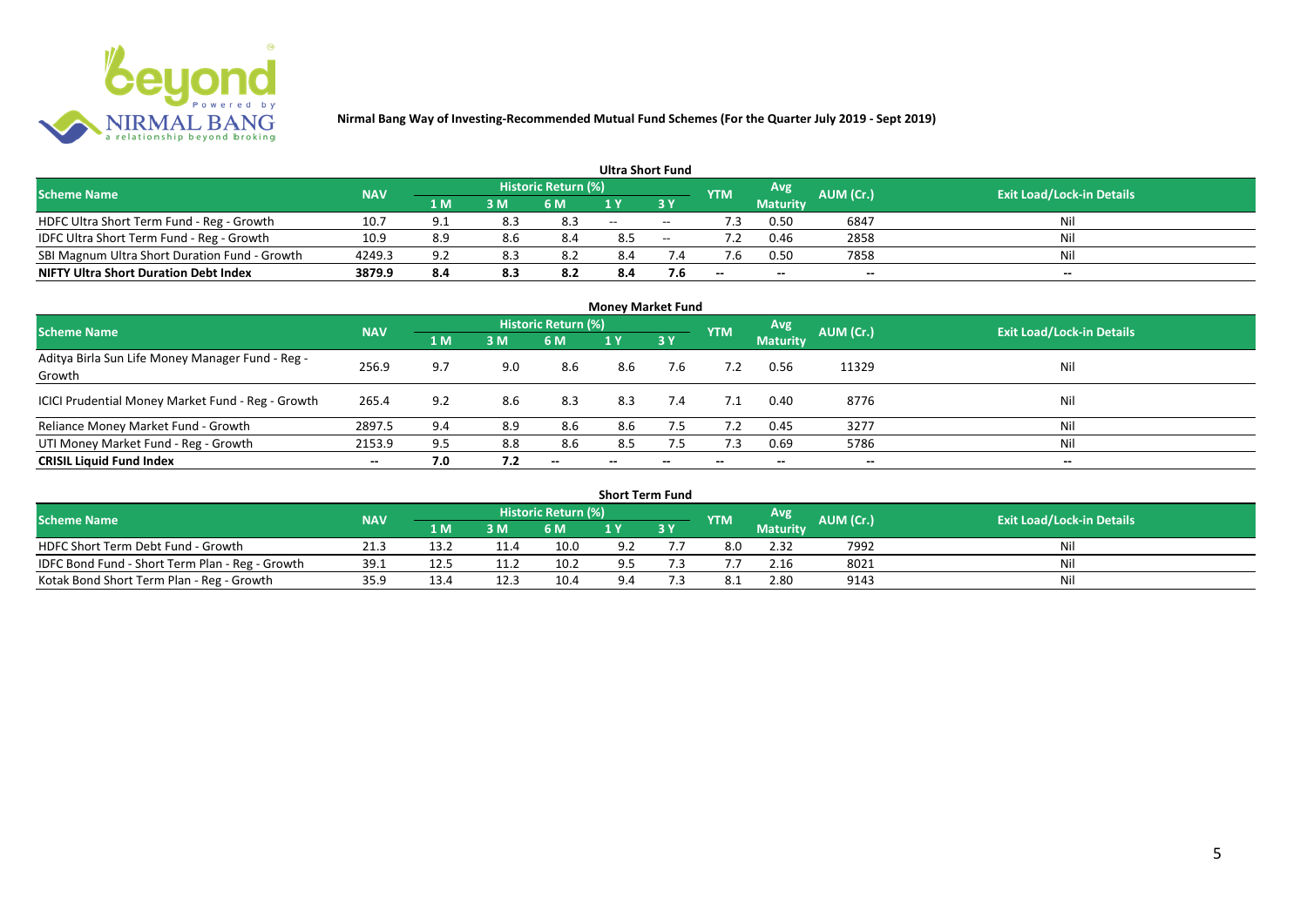

| <b>Low Duration Fund</b>                  |            |      |     |                            |     |  |            |          |           |                                  |  |  |  |  |
|-------------------------------------------|------------|------|-----|----------------------------|-----|--|------------|----------|-----------|----------------------------------|--|--|--|--|
| <b>Scheme Name</b>                        | <b>NAV</b> |      |     | <b>Historic Return (%)</b> |     |  | <b>YTM</b> | Avg      | AUM (Cr.) | <b>Exit Load/Lock-in Details</b> |  |  |  |  |
|                                           |            | 1 M  | 3 M | 6 M                        | 1 Y |  |            | Maturity |           |                                  |  |  |  |  |
| <b>HDFC Low Duration Fund - Growth</b>    | 40.1       |      | 8.9 | 8.3                        | 7.9 |  |            | 0.87     | 15150     | Nil                              |  |  |  |  |
| Canara Robeco Savings Fund - Reg - Growth | 30.0       | 10.0 | 9.0 | 8.5                        | 8.2 |  | '.4        | 0.83     | 1060      | Nil                              |  |  |  |  |
| IDFC Low Duration Fund - Reg - Growth     | 27.2       |      |     | 8.8                        | 8.5 |  |            | 0.79     | 3890      | Nil                              |  |  |  |  |

| <b>Banking &amp; PSU Bond Funds</b>            |                                  |      |      |      |      |      |            |                 |           |    |  |  |  |  |
|------------------------------------------------|----------------------------------|------|------|------|------|------|------------|-----------------|-----------|----|--|--|--|--|
| <b>Scheme Name</b>                             | <b>Exit Load/Lock-in Details</b> |      |      |      |      |      |            |                 |           |    |  |  |  |  |
|                                                | <b>NAV</b>                       | 1 M  | 3 M  | 6 M  |      | 73 Y | <b>YTM</b> | <b>Maturity</b> | AUM (Cr.) |    |  |  |  |  |
| HDFC Banking and PSU Debt Fund - Reg - Growth  | 15.5                             | 13.6 | 12.3 | 10.7 | 9.7  |      | 8.4        | 2.84            | 3187      | Ni |  |  |  |  |
| Kotak Banking and PSU Debt Fund - Reg - Growth | 44.0                             | 16.5 | 16.3 | 12.6 | 10.9 | 8.1  | ם ד        | 4.27            | 1790      | Ni |  |  |  |  |
| IDFC Banking & PSU Debt Fund - Reg - Growth    | 16.6                             | 15.7 | 14.4 | 12.6 | 11.3 | 7.6  |            | 3.62            | 6718      | Ni |  |  |  |  |

| <b>Corporate Bond Funds</b>                                                                                                   |        |      |      |      |      |     |      |                 |       |     |  |  |  |  |
|-------------------------------------------------------------------------------------------------------------------------------|--------|------|------|------|------|-----|------|-----------------|-------|-----|--|--|--|--|
| Historic Return (%)<br>Avg<br>AUM (Cr.)<br><b>Exit Load/Lock-in Details</b><br><b>Scheme Name</b><br><b>NAV</b><br><b>YTM</b> |        |      |      |      |      |     |      |                 |       |     |  |  |  |  |
|                                                                                                                               |        | 1 M  | 3 M  | 6 M  |      | 3Y  |      | <b>Maturity</b> |       |     |  |  |  |  |
| ICICI Prudential Corporate Bond Fund - Reg - Growth                                                                           | 19.7   | 13.6 | 11.8 | 10.7 | 9.3  | 7.6 | -8.1 | 2.16            | 7143  | Nil |  |  |  |  |
| HDFC Corporate Bond Fund - Growth                                                                                             | 21.6   | 17.1 | 15.3 | 12.6 | 10.8 | 8.1 | 7.9  | 4.21            | 12258 | Νi  |  |  |  |  |
| Kotak Corporate Bond Fund - Std - Growth                                                                                      | 2544.6 | 11.6 | 10.8 | 9.9  | 9.2  | 8.1 |      | 1.61            | 2149  | Nii |  |  |  |  |